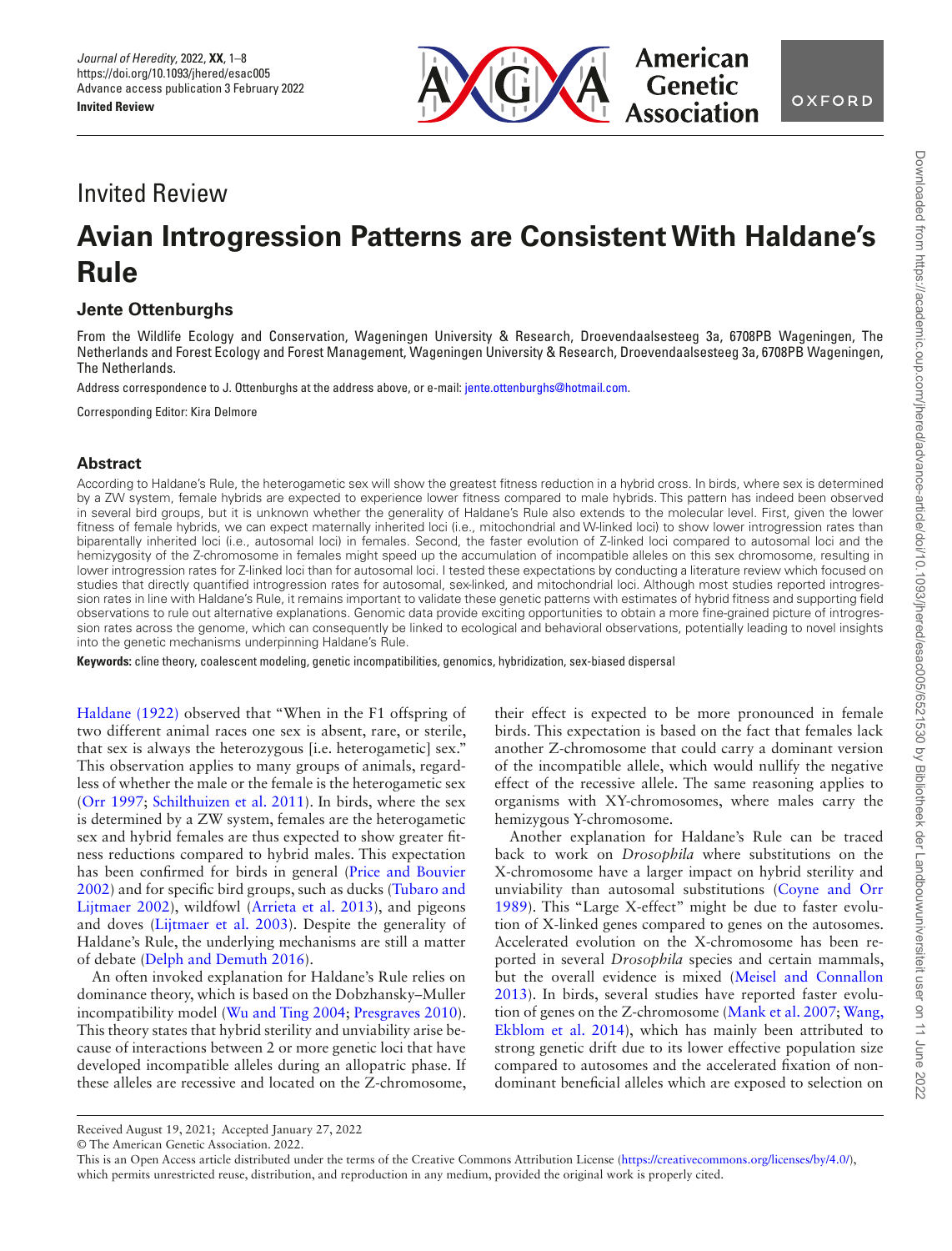<span id="page-1-11"></span><span id="page-1-10"></span><span id="page-1-7"></span><span id="page-1-5"></span>the hemizygous sex chromosome ([Mank et al. 2010;](#page-6-6) [Wright](#page-7-6)  [et al. 2015;](#page-7-6) [Hayes et al. 2020\)](#page-6-7). In some bird species, the direct effects of selection have been invoked to explain faster sequence divergence on the Z-chromosome ([Hogner et al.](#page-6-8)  [2012](#page-6-8); [Lavretsky et al. 2015](#page-6-9)). Particularly, a study on *Luscinia* nightingales suggested that strong postcopulatory sexual selection on males (with ZZ-chromosomes) might lead to lower levels of genetic diversity on the Z-chromosome. The consequent lower effective population size of the Z-chromosome will then render it more susceptible to random processes, such as genetic drift [\(Janoušek et al. 2018](#page-6-10)). In addition, the Z-chromosome experiences less recombination compared to autosomes, which could contribute to the accumulation of incompatible alleles on this sex chromosome due to the divergence of non-recombining sections [\(Butlin 2005](#page-5-2); [Wright et al.](#page-7-7)  [2016](#page-7-7)). It is thus likely that multiple independent evolutionary processes can explain the "Faster Z-effect" in birds.

<span id="page-1-9"></span><span id="page-1-3"></span>The initial observations of [Haldane \(1922\)](#page-6-0) and the possible explanations for these patterns (e.g., dominance theory, Faster Z-effect) lead to several expected patterns on a molecular level, specifcally with regard to the introgression rates of different genetic loci. First, because female bird hybrids are generally less ft than male hybrids, we can expect that maternally inherited loci (i.e., mitochondrial DNA and W-linked loci) will show lower levels of introgression compared to biparentally inherited loci. However, it is important to keep in mind that reduced introgression of maternally inherited loci can also be due to other processes, such as the stronger effect of drift (because of the smaller effective population size of mtDNA and W-linked loci compared to nuclear loci), the lack of recombination, or sex-specifc differences in behavior or physiology ([Ballard and Whitlock 2004](#page-5-3); [Patten et al. 2015](#page-6-11); [Evans et al. 2021\)](#page-6-12). Therefore, it is crucial to also provide estimates of hybrid ftness before attributing lower introgression rates of maternally inherited loci to reduced ftness of female hybrids.

<span id="page-1-13"></span><span id="page-1-4"></span><span id="page-1-2"></span>Second, the faster evolution of Z-linked loci compared to autosomal loci might speed up the accumulation of incompatible alleles on this chromosome. Moreover, if genes involved in premating and postzygotic isolation become physically linked on the Z-chromosome, they can facilitate the evolution of reproductive isolation. This situation has been suggested for *Ficedula* fycatchers where genes for low hybrid ftness and female preference seem to be located on the Z-chromosome ([Saetre et al. 2003](#page-7-8); [Backström et al. 2010\)](#page-5-4). The potential pivotal role of the Z-chromosome in reproductive isolation might thus result in lower introgression rates of Z-linked loci compared to autosomal loci ([Irwin 2018\)](#page-6-13). To investigate if 1) introgression rates of maternally inherited loci are lower compared to biparentally inherited loci due to reduced ftness of female hybrids, and if 2) introgression patterns of Z-linked loci are consistent with dominance theory as an explanation for Haldane's Rule, I conducted a literature review in which I focused on papers that quantifed and compared introgression rates for autosomal, sex-linked, or mitochondrial loci.

#### <span id="page-1-8"></span>**Ninety Percent of Avian Studies Adhere to Haldane's Rule**

The literature search was done in 3 stages ([Figure 1\)](#page-1-0). First, I performed an extensive search on Web of Science™, using several broad keywords. The resulting set of 511 papers was subsequently scanned based on title and abstract to limit the

<span id="page-1-15"></span>

<span id="page-1-14"></span><span id="page-1-0"></span>Figure 1. Overview of the search strategy and the number of studies in the literature review.

number of studies with potentially useful information with regard to introgression rates and Haldane's Rule. The remaining 185 studies were examined in more detail to extract data on introgression rates of autosomal, sex-linked, or mitochondrial loci. I applied a strict flter by only considering studies that provided direct estimates of introgression rates, using at least one of the following methods: coalescent modeling, cline analyses, or calculation of introgression from population genetic summary statistics. This search strategy uncovered 30 studies that directly compared introgression rates for autosomal, sex-linked, or mitochondrial loci [\(Table 1](#page-2-0), [Figure 2\)](#page-4-0), using coalescent modeling (14 studies, 47%), geographic and genomic cline analyses of hybrid zones (10 studies, 33%), and calculating migration rates from genetic differentiation (3 studies, 10%). The majority of these studies documented introgression patterns in line with Haldane's Rule [\(Table 1,](#page-2-0) 28 out of 30 studies, 93%). Specifcally, 21 out of 23 studies (91%) reported introgression patterns of maternally inherited loci in line with Haldane's Rule and 11 out of 11 studies (100%) reported lower introgression rates of Z-linked loci compared to autosomal loci ([Figure 2\)](#page-4-0).

<span id="page-1-12"></span><span id="page-1-6"></span><span id="page-1-1"></span>Most studies applied coalescent modeling to quantify introgression rates for different genomic markers. This approach allows researchers to calculate introgression rates between populations or species within the framework of an Isolation-with-Migration (IM) model. These models use a Bayesian Markov chain Monte Carlo (MCMC) method to estimate population size, migration rate, and splitting time parameters [\(Hey and Nielsen 2004](#page-6-14)). By running IM models for different sets of genetic loci, it is possible to directly compare the resulting introgression rates for several genomic classes. For example, [Carling and Brumfeld \(2008\)](#page-5-5) used IM models to estimate introgression rates between lazuli bunting (*Passerina amoena*) and indigo bunting (*P. cyanea*) for autosomal, Z-linked, and mitochondrial loci. The results were in accordance with Haldane's Rule, showing higher levels of introgression for autosomal loci compared to Z-linked and mitochondrial ones. In general, most of the studies that applied coalescent modeling reported introgression patterns in line with Haldane's Rule: 6 studies (out of 14, 43%) found higher introgression rates for autosomal loci compared to Z-linked loci, and 8 studies (57%) estimated higher introgression rates for autosomal loci than for mitochondrial loci.

Ten studies relied on cline analyses to estimate introgression rates for different genomic classes. Cline analyses quantify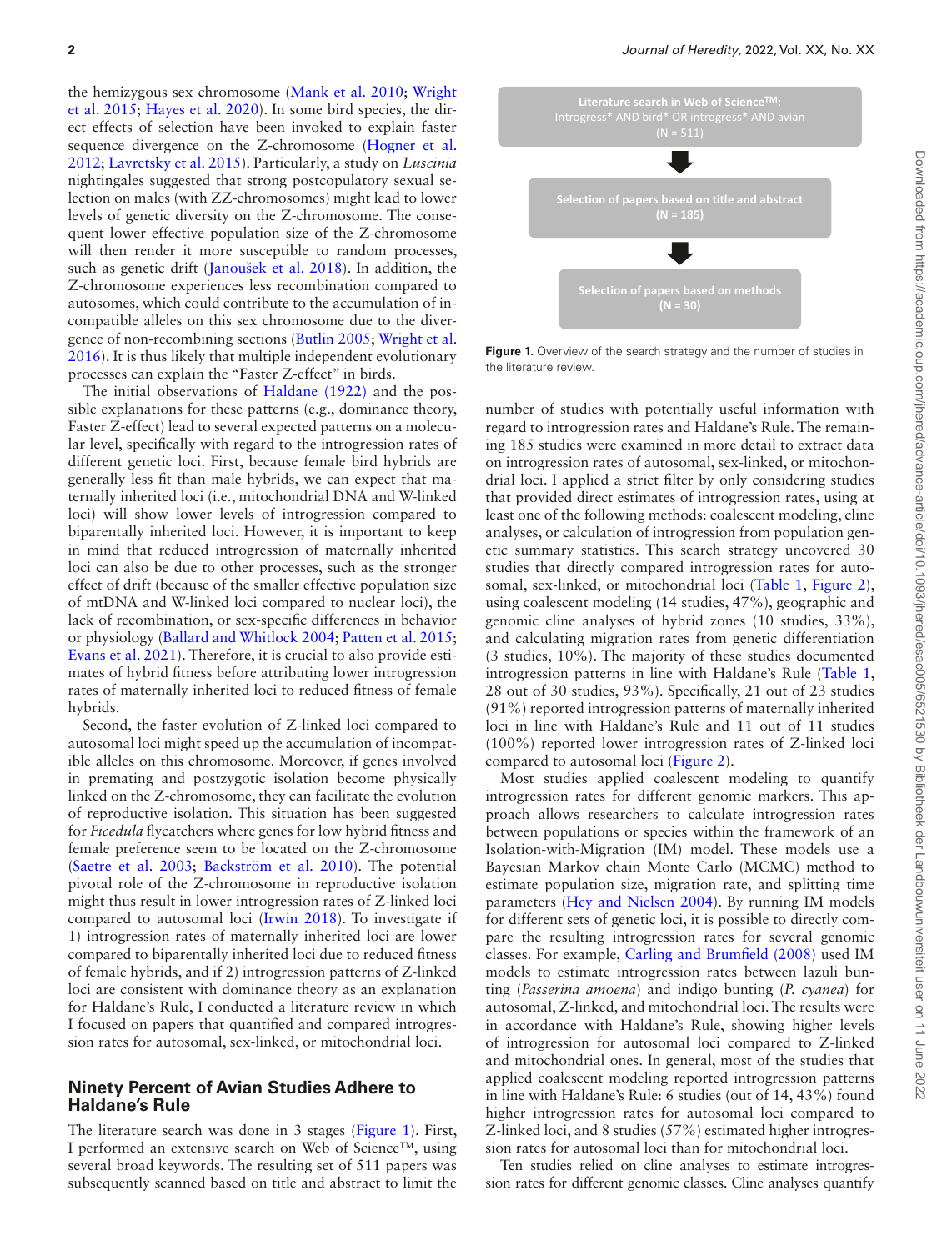<span id="page-2-0"></span>**Table 1.** Overview of studies estimating introgression rates for different genomic classes

<span id="page-2-27"></span><span id="page-2-26"></span><span id="page-2-25"></span><span id="page-2-24"></span><span id="page-2-23"></span><span id="page-2-22"></span><span id="page-2-21"></span><span id="page-2-20"></span><span id="page-2-19"></span><span id="page-2-18"></span><span id="page-2-17"></span><span id="page-2-16"></span><span id="page-2-15"></span><span id="page-2-14"></span><span id="page-2-13"></span><span id="page-2-12"></span><span id="page-2-11"></span><span id="page-2-10"></span><span id="page-2-9"></span><span id="page-2-8"></span><span id="page-2-7"></span><span id="page-2-6"></span><span id="page-2-5"></span><span id="page-2-4"></span><span id="page-2-3"></span><span id="page-2-2"></span><span id="page-2-1"></span>

| Species                                                       | Molecular<br>markers              | Introgression pattern                     | Haldane's<br>Rule | Hybrid<br>fitness | Reference                            |
|---------------------------------------------------------------|-----------------------------------|-------------------------------------------|-------------------|-------------------|--------------------------------------|
| Nm calculation                                                |                                   |                                           |                   |                   |                                      |
| Phylloscopus collybita<br>Phylloscopus brehmii                | mtDNA,<br>microsatellites         | Autosomal > mtDNA                         | Yes               | No                | Bensch et al.<br>(2002)              |
| Aquila clanga<br>Aquila pomarina                              | mtDNA, AFLP                       | Autosomal > mtDNA                         | Yes               | No                | Helbig et al.<br>(2005)              |
| Anas platyrhynchos<br>Anas zonorhyncha                        | Set of loci                       | mtDNA > autosomal                         | N <sub>o</sub>    | $\rm No$          | Kulikova et al.<br>(2004)            |
| Cline analyses                                                |                                   |                                           |                   |                   |                                      |
| Manacus vitellinus<br>Manacus candei                          | mtDNA,<br>nDNA                    | Autosomal > mtDNA                         | Yes               | No                | Brumfield et al.<br>(2001)           |
| Pipilo maculatus<br>Pipilo ocai                               | mtDNA, AFLP                       | Autosomal > mtDNA                         | Yes               | $\rm No$          | Kingston et al.<br>(2012)            |
| Poecile atricapillus<br>Poecile atricapillus                  | Set of loci                       | Autosomal > mtDNA<br>Autosomal > Z-linked | Yes               | $\rm No$          | Sattler and Braun<br>(2000)          |
|                                                               | <b>GBS</b>                        | Autosomal > Z-linked                      | Yes               | No                | Taylor et al.<br>(2014)              |
| Aphelocoma californica<br>(lineages)                          | mtDNA,<br>microsatellites         | Autosomal > mtDNA                         | Yes               | No                | Gowen et al.<br>(2014)               |
| Jacana spinosa<br>Jacana jacana                               | Set of loci                       | Autosomal > mtDNA                         | Yes               | $\rm No$          | Miller et al.<br>(2014)              |
| Passer italiae<br>Passer domesticus<br>Passer hispaniolensis  | <b>SNPs</b>                       | Autosomal > mtDNA<br>Autosomal > Z-linked | Yes               | No                | Hermansen et al.<br>(2011)           |
| Ammodramus caudacutus<br>Ammodramus nelsoni                   | Microsatel-<br>lites, set of loci | Autosomal > mtDNA<br>Autosomal > Z-linked | Yes               | Yes               | Walsh et al.<br>(2016)               |
| Pogoniulus chrysoconus extoni<br>Pogoniulus pusillus pusillus | mtDNA,<br>microsatellites         | Autosomal > mtDNA                         | Yes               | No                | Nwankwo et al.<br>(2019)             |
| Baeolophus inornatus<br>Baeolophus ridgwayi                   | Set of loci                       | Autosomal > mtDNA                         | Yes               | No                | Cicero(2004)                         |
| Coalescent analyses                                           |                                   |                                           |                   |                   |                                      |
| Aquila clanga<br>Aquila pomarina                              | Set of loci                       | Autosomal > Z-linked                      | Yes               | No                | Backström and<br>Väli (2011)         |
| Passerina amoena<br>Passerina cyanea                          | Set of loci                       | Autosomal > mtDNA                         | Yes               | $\rm No$          | Carling et al.<br>(2010)             |
| Luscinia luscinia<br>Luscinia megarhynchos                    | Set of loci                       | Autosomal > Z-linked                      | Yes               | Yes               | Storchová et al.<br>(2010)           |
| Tympanychus species                                           | Set of loci                       | Autosomal > Z-linked                      | Yes               | $\rm No$          | Galla and Johnson<br>(2015)          |
| Certhia americana lineages                                    | Set of loci                       | Autosomal > Z-linked                      | Yes               | $\rm No$          | Manthey and<br>Spellman (2014)       |
| Aegithalos bonvaloti<br>Aegithalos fuliginosus                | Set of loci                       | mtDNA > autosomal<br>$mtDNA > Z$ -linked  | $\rm No$          | No                | Wang, Dai et al.<br>(2014)           |
| Pheucticus melanocephalus<br>subspecies                       | Set of loci                       | Autosomal > mtDNA                         | Yes               | No                | van Els et al.<br>(2014)             |
| Toxostoma lecontei sub-<br>species                            | Set of loci                       | Autosomal > Z-linked                      | Yes               | No                | Vázquez-Miranda<br>et al. (2017)     |
| Aquila adalberti<br>Aquila heliaca                            | mtDNA,<br>microsatellites         | Autosomal > mtDNA                         | Yes               | $\rm No$          | Martínez-Cruz<br>and Godoy (2007)    |
| Anas crecca<br>Anas carolinensis                              | Set of loci                       | Autosomal > mtDNA                         | Yes               | No                | Peters et al. (2012)                 |
| Sula nebouxii<br>Sula variegata                               | Set of loci                       | Autosomal > mtDNA<br>Z-linked > mtDNA     | Yes               | No                | Taylor et al.<br>(2013)              |
| Zonotrichia capensis sub-<br>species                          | mtDNA,<br>microsatellites         | Autosomal > mtDNA                         | Yes               | $\rm No$          | Cheviron and<br>Brumfield (2009)     |
| Icterus galbula<br>Icterus bullockii                          | Set of loci                       | Autosomal > mtDNA                         | Yes               | No                | Jacobsen and<br><b>Omland</b> (2012) |
| Passerina amoena<br>Passerina cyanea                          | Set of loci                       | Autosomal > mtDNA                         | Yes               | No                | Carling and<br>Brumfield (2008)      |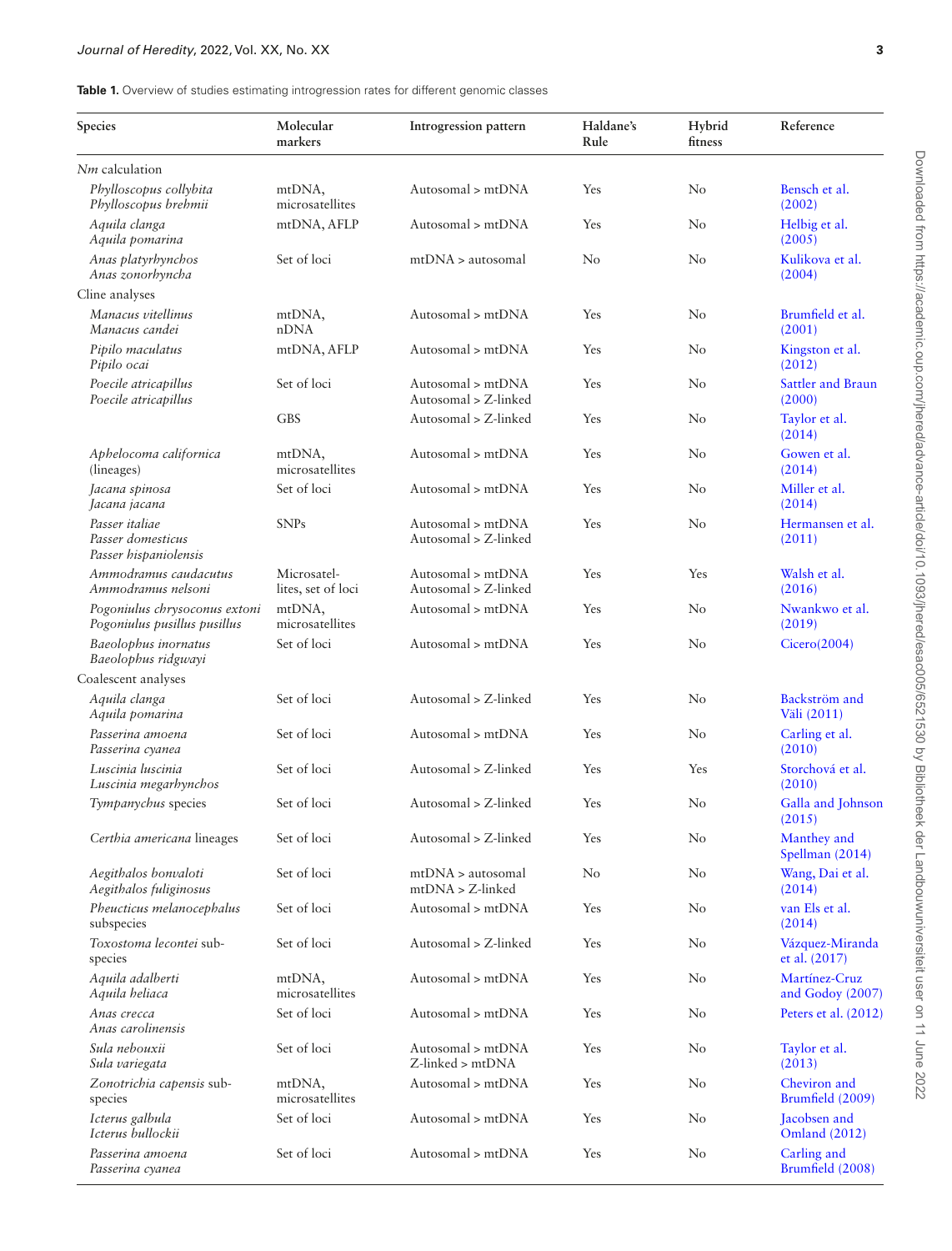#### **Table 1.** Continued

| Species                                      | Molecular                  | Introgression pattern | Haldane's | Hybrid<br>fitness | Reference                 |
|----------------------------------------------|----------------------------|-----------------------|-----------|-------------------|---------------------------|
|                                              | markers                    |                       | Rule      |                   |                           |
| Other methods                                |                            |                       |           |                   |                           |
| Gallus species                               | Whole genome<br>sequencing | Autosomal > Z-linked  | Yes       | $\rm No$          | Lawal et al.<br>(2020)    |
| Hippolais icterina<br>Hippolais polyglotta   | mtDNA, AFLP                | Autosomal $>$ mtDNA   | Yes       | No                | Secondi et al.<br>(2006)  |
| Poecile atricapillus<br>Poecile carolinensis | mtDNA, AFLP                | Autosomal $>$ mtDNA   | Yes       | $\rm No$          | Davidson et al.<br>(2013) |

<span id="page-3-11"></span>the changes in allele frequencies occurring along a geographic transect of a hybrid zone. According to cline theory, there is a straightforward relationship between selection against hybrids and cline width, namely that stronger selection against introgression results in a narrower cline [\(Slatkin 1973\)](#page-7-18). Genomic loci with narrower clines might thus be more important in maintaining reproductive isolation between the hybridizing taxa than genomic loci with wider clines. With regard to Haldane's Rule, it is expected that Z-linked and mitochondrial loci should exhibit narrower clines than autosomal loci. In total, 7 studies (out of 10, 70%) reported narrower clines for mitochondrial loci compared to autosomal loci, and 3 studies (30%) found that clines for Z-linked loci were narrower than clines for autosomal loci.

Another approach to estimate introgression rates relies on calculating *Nm* from genetic differentiation statistics, where *Nm* is the product of the effective population size (*N*) and the rate of migration (*m*) among populations [\(Slatkin 1985](#page-7-19)). In 2 out of 3 studies that applied this method, the introgression patterns followed the expectations from Haldane's Rule. [Bensch et](#page-5-6)  [al. \(2002\)](#page-5-6) found low mitochondrial introgression (*Nm* = 0.065) and high nuclear introgression (*Nm* = 4.9) between the common chiffchaff (*Phylloscopus collybita*) and the Iberian chiffchaff (*P. brehmii*). Similarly, introgression of nuclear loci (*Nm* = 1.1) was higher compared to mitochondrial loci (*Nm* = 0.11) for greater spotted eagle (*Aquila clanga*) and lesser spotted eagle (*A. pomarina*) [\(Helbig et al. 2005](#page-6-15)). However, *Nm* might be a less reliable proxy for introgression, because the calculation of this parameter depends on relative genetic differentiation, which can be infuenced by other evolutionary processes.

Finally, 3 studies applied alternative methods to compare introgression rates between genomic classes. Using AFLP markers, [Secondi et al. \(2006\)](#page-7-20) assigned individuals of icterine warbler (*Hippolais icterina*) and melodious warbler (*H. polyglotta*) to different parental and hybrid classes. This assignment exercise revealed introgression of autosomal loci, but indicated no exchange of mitochondrial loci. A similar approach in a hybrid zone between black-capped chickadee (*Poecile atricapillus*) and Carolina chickadee (*P. carolinensis*) revealed the same pattern: autosomal introgression, but no mitochondrial introgression [\(Davidson et al. 2013](#page-5-12)). A third study used data from whole genome sequencing to quantify introgression patterns between different *Gallus* species. Analyses based on D-statistics indicated lower introgression rates on the Z-chromosome compared to autosomal chromosomes [\(Lawal et al. 2020](#page-6-26)).

# **Few Studies Directly Estimate Hybrid Fitness**

The literature search revealed that most avian studies (90%) were in accordance with dominance theory as an explan<span id="page-3-9"></span><span id="page-3-8"></span><span id="page-3-6"></span><span id="page-3-4"></span><span id="page-3-1"></span>ation for Haldane's Rule, confrming the generality of this pattern on the molecular level. However, just because a molecular pattern is in line with the expectations of Haldane's Rule does not necessarily mean that reduced introgression of particular loci is due to the lower ftness of female hybrids. Other mechanisms, such as mate choice, local selection pressures, or sex-biased dispersal, can account for these patterns ([Petit and Excoffer 2009](#page-7-21)). To confdently invoke Haldane's Rule, one has to provide convincing evidence for reduced ftness of female hybrids (e.g., [Neubauer et al. 2014\)](#page-6-27). Across all studies that reported genetic patterns in accordance with Haldane's Rule, only 2 studies explicitly referred to direct estimates of hybrid ftness [\(Table 1\)](#page-2-0). [Storchová et](#page-7-12) [al. \(2010\)](#page-7-12) mentioned that captive crosses between thrush nightingale (*Luscinia luscinia*) and common nightingale (*L. megarhynchos*) yielded sterile females and fertile males ([Stadie 1991\)](#page-7-22). Similarly, a study on a hybrid zone between saltmarsh sparrow (*Ammodramus caudacutus*) and Nelson's sparrow (*A. nelsoni*) indicated that hybrid females had lower survival rates than hybrid males [\(Walsh et al. 2016](#page-7-11)). Hence, most studies reported genetic patterns in line with Haldane's Rule, but did not confrm the underlying mechanism with additional data on hybrid ftness.

<span id="page-3-14"></span><span id="page-3-13"></span><span id="page-3-12"></span><span id="page-3-10"></span><span id="page-3-7"></span><span id="page-3-5"></span><span id="page-3-3"></span><span id="page-3-2"></span><span id="page-3-0"></span>The lack of hybrid ftness estimates is not surprising as this parameter can be extremely diffcult and cumbersome to measure in wild populations ([Linnen and Hoekstra 2009\)](#page-6-28). Moreover, hybrid individuals might be rare ([Taylor et al.](#page-7-23) [2012](#page-7-23)) or only occasionally observed in the feld ([Galla and](#page-6-22) [Johnson 2015\)](#page-6-22). Some exceptions include study systems where researchers can rely on long-term population data to connect introgression rates with ftness parameters ([Grant and](#page-6-29) [Grant 2016](#page-6-29); [Lamichhaney et al. 2020\)](#page-6-30) or species that can be bred in captivity to quantify the fertility of male and female hybrids ([Stadie 1991;](#page-7-22) [Lijtmaer et al. 2003;](#page-6-2) [Campagna](#page-5-13) [et al. 2018](#page-5-13)). Given the diffculty of estimating hybrid ftness, some researchers might be tempted to turn to genomic data because methods to infer introgression and selection are constantly improving [\(Ottenburghs et al. 2017](#page-6-31); [Setter et](#page-7-24) [al. 2020](#page-7-24)). However, solely relying on genomic data can potentially lead to wrong conclusions, which was nicely illustrated by a recent study on Darwin's Finches. Genomic analyses of the medium ground fnch (*Geospiza fortis*) and the cactus fnch (*G. scandens*) pointed to reduced introgression on the Z-chromosome in comparison with autosomal loci. This pattern might be due to genetic incompatibilities on the Z-chromosome (which would support Haldane's Rule), but detailed feld observations showed that particular mating patterns—unrelated to female fertility—could explain the introgression rates [\(Lamichhaney et al. 2020\)](#page-6-30). This example highlights the value of feld observations and indicates the im-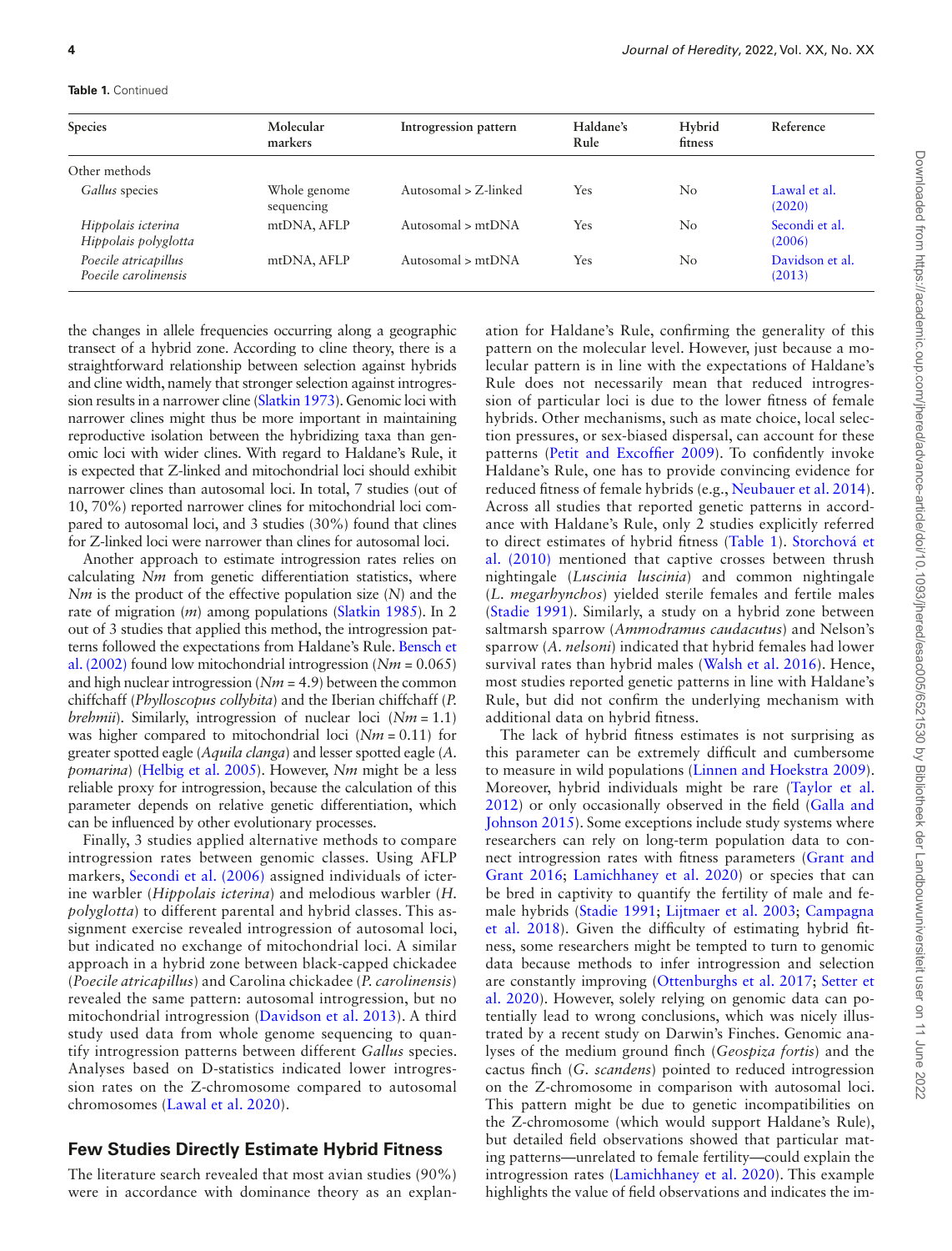

<span id="page-4-0"></span>Figure 2. The literature review revealed that most studies reported introgression patterns in line with Haldane's Rule, with (a) higher introgression of autosomal loci compared to mtDNA, and (b) higher introgression of autosomal loci compared to Z-linked loci. The studies used a variety of methods to infer patterns of introgression.

portance of combining different lines of evidence to determine whether Haldane's Rule holds for a particular study system.

#### **Exceptions to Haldane's Rule: Sex-Biased Dispersal and Ancient Introgression**

Only 2 studies reported introgression patterns that were not in line with Haldane's Rule. [Kulikova et al. \(2004\)](#page-6-16) found that hybridization between mallard (*Anas platyrhynchos*) and spot-billed duck (*A. zonorhyncha*) resulted in higher introgression rates for mitochondrial loci compared to autosomal loci. This pattern can be explained by asymmetrical mating patterns and sex-biased dispersal between these duck species. Male spot-billed ducks tend to disperse more than the philopatric female spot-billed ducks. Hence, male spot-billed ducks are more likely to come into contact with female mallards. Consequently, most hybridization events involved a male spotbilled duck and a female mallard. When the resulting hybrids return to the breeding grounds of spot-billed ducks, they carry the mallard mtDNA with them, leading to asymmetrical introgression of mtDNA from mallards into spot-billed ducks. In contrast, nuclear introgression is mediated by both males and females, so nuclear loci are not expected to refect dispersal differences between the sexes. In this case, introgression rates for nuclear loci were lower than introgression rates for mitochondrial ones, although still primarily from mallards into spot-billed ducks. This exception to Haldane's Rule emphasizes the importance of understanding the life history and behavioral characteristics of the study system.

<span id="page-4-10"></span><span id="page-4-6"></span><span id="page-4-2"></span><span id="page-4-1"></span>The second exception concerns high levels of mitochondrial introgression between black-browed tit (*Aegithalos bonvaloti*) and sooty tit (*A. fuliginosus*) compared to negligible exchange of autosomal and Z-linked loci [\(Wang, Dai](#page-7-13) [et al. 2014](#page-7-13)). The authors attributed this pattern to ancient introgression of mtDNA, potentially in combination with a selective sweep or strong genetic drift. Ancient introgression events have been uncovered in several avian families [\(Fuchs](#page-6-32) [et al. 2013](#page-6-32); [Ottenburghs et al. 2017](#page-6-31); [Zhang et al. 2021](#page-7-25)), sometimes even involving extinct lineages [\(Zhang et al. 2019;](#page-7-26) [Ottenburghs 2020](#page-6-33)). In addition, mtDNA is known to easily cross species boundaries and quickly spread throughout a population ([Funk and Omland 2003;](#page-6-34) [Toews and Brelsford](#page-7-27) <span id="page-4-4"></span>[2012](#page-7-27)). The fxation of a mitochondrial variant can often be explained by genetic drift as the effective population size of mtDNA is only one quarter of that of nuclear DNA ([Ballard](#page-5-3)  [and Whitlock 2004](#page-5-3)). In some cases, the introgressed mtDNA might confer an adaptive advantage on the receiving species, speeding up the fxation process [\(Morales et al. 2017](#page-6-35)). Regardless of the underlying mechanism, ancient introgression of mtDNA can lead to introgression patterns that deviate from Haldane's Rule.

# **Haldane's Rule in the Genomic Era**

<span id="page-4-7"></span>Despite the increasing availability of genomic data for birds, only one study used a genomic approach to directly estimate introgression rates ([Lawal et al. 2020](#page-6-26)). The lack of genomic studies in this literature review can be explained by 1) my strict search strategy and 2) the focus of recent genomic studies on fnding loci involved in reproductive isolation instead of estimating introgression rates. First, my literature search only included studies that directly quantifed introgression rates, using approaches such as coalescent modeling and cline analyses. Most genomic studies indirectly inferred introgression by comparing levels of genetic divergence between different genomic regions. For example, [Stryjewski](#page-7-28)  [and Sorenson \(2017\)](#page-7-28) suggested autosomal introgression in *Lonchura* munias based on a limited number of divergent autosomal regions, while mitochondrial introgression was deemed less likely based on the observation of distinct mitochondrial haplotypes. Although these patterns are consistent with Haldane's Rule, they could also be explained by the higher mutation rates in mtDNA ([Ballard and Whitlock](#page-5-3)  [2004](#page-5-3)) or selective sweeps on autosomal loci [\(Hejase et al.](#page-6-36)  [2020](#page-6-36)). In addition, methodological issues in assembling sex chromosomes from genomic data—which often have lower coverage—might result in biased estimates of genetic differentiation and consequent inferences of introgression rates ([Okuno et al. 2021\)](#page-6-37). Based on these theoretical and methodological uncertainties, I decided to omit studies that infer introgression patterns from genetic divergence, resulting in the removal of several genomic studies from the literature search.

<span id="page-4-9"></span><span id="page-4-8"></span><span id="page-4-5"></span><span id="page-4-3"></span>A second explanation for the lack of genomic studies concerns the recent focus in speciation genomics on detecting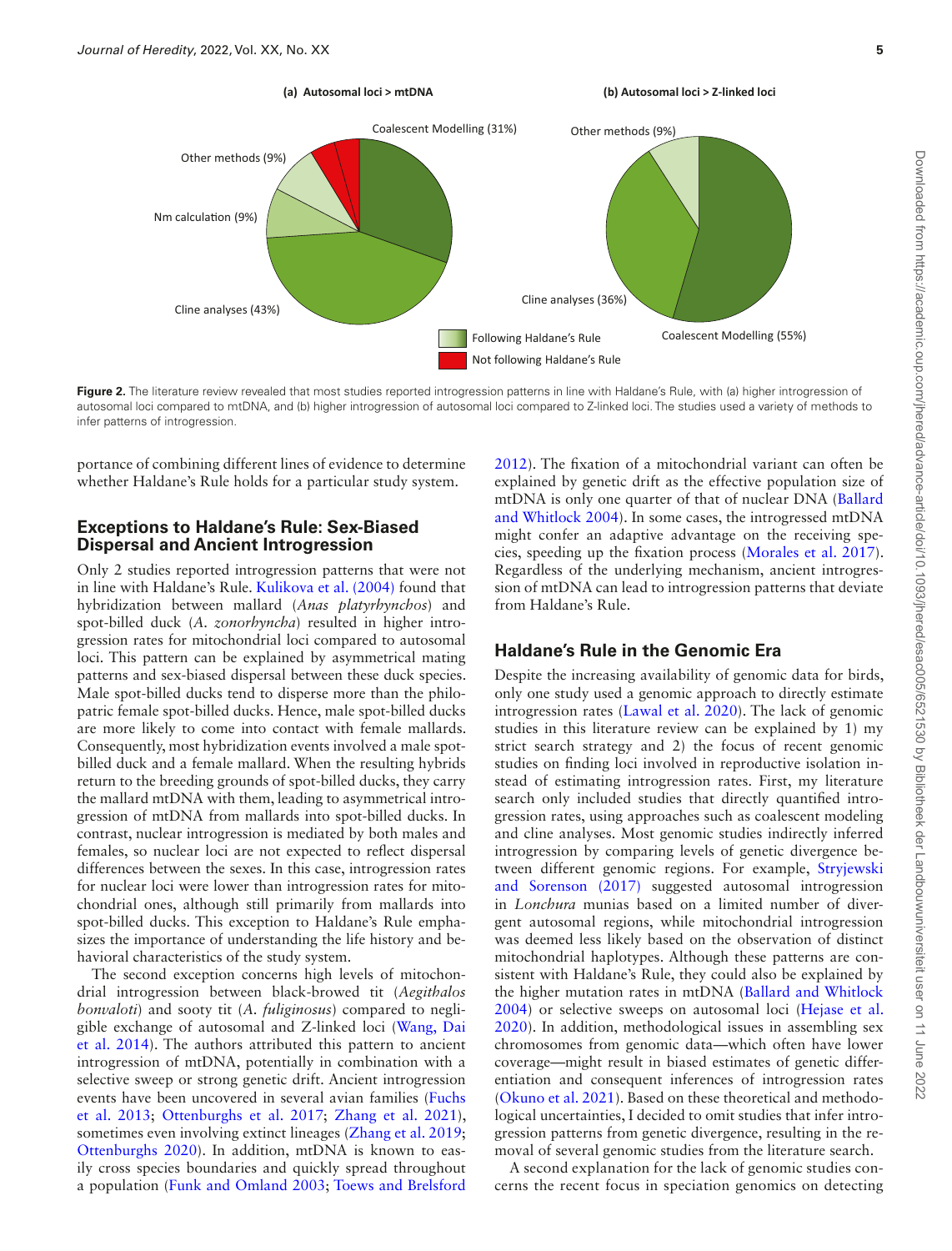<span id="page-5-36"></span><span id="page-5-35"></span><span id="page-5-27"></span><span id="page-5-18"></span>barrier loci that might contribute to reproductive isolation ([Ravinet et al. 2017](#page-7-29); [Campbell et al. 2018\)](#page-5-14). The comparison of genomes between closely related species has revealed a heterogenous genomic landscape in which genetic differentiation is often distributed in particular genomic regions ([Wolf and Ellegren 2017](#page-7-30)). These "genomic islands of differentiation" might contain loci involved in reproductive isolation, shielding them from the homogenizing effects of introgression [\(Turner et al. 2005;](#page-7-31) [Ravinet et al. 2017](#page-7-29)). However, other evolutionary processes, such as linked selection, can also explain the formation of genomic islands ([Battey 2019;](#page-5-15) [Rettelbach et al. 2019](#page-7-32)). Consequently, recent research efforts have been mainly aimed at understanding the evolutionary forces underlying this heterogenous genomic landscape ([Stryjewski and Sorenson 2017](#page-7-28); [Bourgeois et](#page-5-16)  [al. 2020;](#page-5-16) [Ottenburghs et al. 2020;](#page-6-38) [Sendell-Price et al. 2021](#page-7-33)), rather than directly estimating introgression rates for particular genomic regions (but see [Schield et al. 2021\)](#page-7-34). In addition, most genomic studies that did quantify introgression rates between hybridizing species provided a genome-wide estimate instead of comparing genomic classes [\(Pulido-](#page-7-35)[Santacruz et al. 2019](#page-7-35); [Ottenburghs et al. 2020;](#page-6-38) [Sadanandan](#page-7-36)  [et al. 2020](#page-7-36)). Future genomic studies could focus more on relating introgression rates of certain genomic regions to particular ftness components, potentially providing more insights into the genetic mechanisms underlying Haldane's Rule.

<span id="page-5-37"></span><span id="page-5-34"></span><span id="page-5-32"></span><span id="page-5-26"></span><span id="page-5-24"></span>Finally, no study included W-linked loci in the analyses. The W-chromosome is notoriously difficult to sequence due to its haploid nature and high repeat content ([Tomaszkiewicz et al. 2017](#page-7-37)). However, the development of new sequencing technologies for non-model organisms will allow researchers to explore the evolutionary history of this sex chromosome ([Xu et al. 2020;](#page-7-38) [Rogers et al. 2021\)](#page-7-39) and its connection to Haldane's Rule. For example, a recent study reported an excess of endogenous retroviruses (ERVs) on the W-chromosome, which could contribute to genetic incompatibilities between species due to mismatches in ERV-repressor mechanisms in hybrids ([Peona et al. 2021](#page-6-39)). Quantifying introgression patterns of W-linked loci provides exciting avenues for future research.

<span id="page-5-25"></span><span id="page-5-22"></span><span id="page-5-20"></span>These knowledge gaps—estimating local introgression rates across the genome and studying the W-chromosome can be addressed as genomic resources and methods to quantify introgression are constantly improving [\(Bravo et](#page-5-17)  [al. 2021;](#page-5-17) [Hibbins and Hahn 2021\)](#page-6-40). A more fne-grained picture of introgression rates across the genome will lead to important insights into the evolutionary processes and genomic features that determine whether introgressed loci will be retained or removed from the population [\(Runemark et](#page-7-40)  [al. 2019](#page-7-40); [Moran et al. 2020\)](#page-6-41). Linking these introgression patterns to ftness estimates and feld observations might result in novel insights on the mechanistic basis of Haldane's Rule.

## <span id="page-5-30"></span><span id="page-5-23"></span>**Funding**

No funding was provided for this study.

# **Confict of Interest**

The author declares no confict of interest.

#### **Data Availability**

<span id="page-5-21"></span>All the data associated with this paper can be found in [Table](#page-2-0) [1.](#page-2-0)

# **Acknowledgments**

I would like to thank the handling editor Kira Delmore and two anonymous reviewers for their insightful suggestions and comments which improved the quality of this paper.

#### <span id="page-5-28"></span>**References**

- <span id="page-5-19"></span><span id="page-5-0"></span>[Arrieta RS, Lijtmaer DA, Tubaro PL.](#page-0-0) 2013. Evolution of postzygotic reproductive isolation in galliform birds: analysis of frst and second hybrid generations and backcrosses. *Biol J Linn Soc*. 110:528–542.
- <span id="page-5-33"></span><span id="page-5-4"></span>[Backström N, Palkopoulou E, Qvarnström A, Ellegren H.](#page-1-1) 2010. No evidence for Z-chromosome rearrangements between the pied fycatcher and the collared fycatcher as judged by gene-based comparative genetic maps. *Mol Ecol*. 19:3394–3405.
- <span id="page-5-9"></span>[Backström N, Väli U.](#page-2-1) 2011. Sex- and species-biased gene flow in a spotted eagle hybrid zone. *BMC Evol Biol*. 11(*1*):100.
- <span id="page-5-31"></span><span id="page-5-3"></span>[Ballard JW, Whitlock MC.](#page-1-2) 2004. The incomplete natural history of mitochondria. *Mol Ecol*. 13:729–744.
- <span id="page-5-15"></span>[Battey CJ.](#page-5-18) 2019. Evidence of linked selection on the Z chromosome of hybridizing humming birds. *Evolution*. 74:725–739. doi:[10.1111/](https://doi.org/10.1111/evo.13888) [evo.13888](https://doi.org/10.1111/evo.13888)
- <span id="page-5-6"></span>[Bensch S, Helbig AJ, Salomon M, Seibold I.](#page-2-2) 2002. Amplifed fragment length polymorphism analysis identifes hybrids between two subspecies of warblers. *Mol Ecol*. 11:473–481.
- <span id="page-5-16"></span>[Bourgeois YXC, Bertrand JAM, Delahaie B, Holota H, Th](#page-5-19)ébaud C, Milá [B.](#page-5-19) 2020. Differential divergence in autosomes and sex chromosomes is associated with intra-island diversifcation at a very small spatial scale in a songbird lineage. *Mol Ecol*. 29:1137–1153.
- <span id="page-5-17"></span>[Bravo GA, Schmitt CJ, Edwards SV.](#page-5-20) 2021. What have we learned from the frst 500 avian genomes? *Ann Rev Ecol Evol Syst*. 52:611–639.
- <span id="page-5-29"></span><span id="page-5-7"></span>[Brumfeld RT, Jernigan RW, McDonald DB, Braun MJ.](#page-2-3) 2001. Evolutionary implications of divergent clines in an avian (*Manacus*: Aves) hybrid zone. *Evolution*. 55:2070–2087.
- <span id="page-5-2"></span>[Butlin RK.](#page-1-3) 2005. Recombination and speciation. *Mol Ecol*. 14:2621– 2635.
- <span id="page-5-13"></span>[Campagna L, Rodriguez P, Mazzulla JC.](#page-3-0) 2018. Transgressive phenotypes and evidence of weak postzygotic isolation in F1 hybrids between closely related capuchino seedeaters. *PLoS One*. 13:e0199113.
- <span id="page-5-14"></span>[Campbell CR, Poelstra JW, Yoder AD.](#page-5-21) 2018. What is speciation genomics? The roles of ecology, gene flow, and genomic architecture in the formation of species. *Biol J Linn Soc*. 124:561–583.
- <span id="page-5-5"></span>[Carling MD, Brumfeld RT.](#page-2-4) 2008. Haldane's rule in an avian system: using cline theory and divergence population genetics to test for differential introgression of mitochondrial, autosomal, and sexlinked loci across the *Passerina* bunting hybrid zone. *Evolution*. 62:2600–2615.
- <span id="page-5-10"></span>[Carling MD, Lovette IJ, Brumfeld RT.](#page-2-5) 2010. Historical divergence and gene flow: coalescent analyses of mitochondrial, autosomal and sex-linked loci in *Passerina* buntings. *Evolution*. 64:1762–1772.
- <span id="page-5-11"></span>[Cheviron ZA, Brumfeld RT.](#page-2-6) 2009. Migration–selection balance and local adaptation of mitochondrial haplotypes in rufous-collared sparrows (*Zonotrichia capensis*) along an elevational gradient. *Evolution*. 63:1593–1605.
- <span id="page-5-8"></span>[Cicero C.](#page-2-7) 2004. Barriers to sympatry between avian sibling species (Paridae: *Baeolophus*) in local secondary contact. *Evolution*. 58:1573–1587.
- <span id="page-5-1"></span>[Coyne JA, Orr HA.](#page-0-1) 1989. Patterns of speciation in *Drosophila*. *Evolution*. 43:362–381.
- <span id="page-5-12"></span>[Davidson BS, Sattler GD, Via S, Braun MJ.](#page-3-1) 2013. Reproductive isolation and cryptic introgression in a sky island enclave of Appalachian birds. *Ecol Evol*. 3:2485–2496.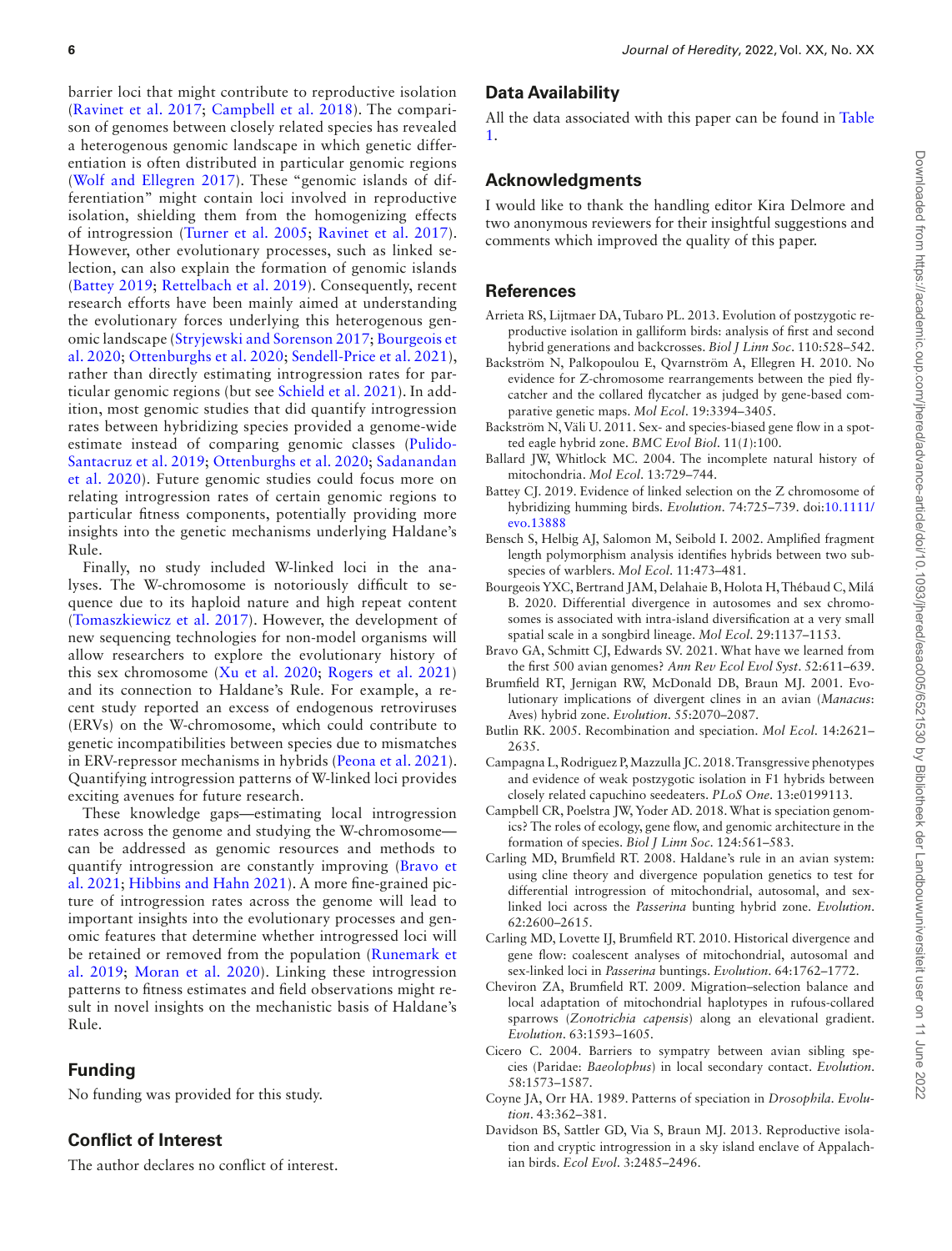- <span id="page-6-3"></span>[Delph LF, Demuth JP.](#page-0-2) 2016. Haldane's rule: genetic bases and their empirical support. *J Hered*. 107:383–391.
- <span id="page-6-12"></span>[Evans BJ, Peter BM, Melnick DJ, Andayani N, Supriatna J, Zhu J, Tosi](#page-1-4) [AJ.](#page-1-4) 2021. Mitonuclear interactions and introgression genomics of macaque monkeys (*Macaca*) highlight the infuence of behaviour on genome evolution. *Proc Biol Sci*. 288:20211756.
- <span id="page-6-32"></span>[Fuchs J, Pons JM, Liu L, Ericson PG, Couloux A, Pasquet E.](#page-4-1) 2013. A multi-locus phylogeny suggests an ancient hybridization event between *Campephilus* and melanerpine woodpeckers (Aves: Picidae). *Mol Phylogenet Evol*. 67:578–588.
- <span id="page-6-34"></span>[Funk DJ, Omland KE.](#page-4-2) 2003. Species-level paraphyly and polyphyly: frequency, causes, and consequences, with insights from animal mitochondrial DNA. *Ann Rev Ecol Evol Syst*. 34:397–423.
- <span id="page-6-22"></span>[Galla SJ, Johnson JA.](#page-2-8) 2015. Differential introgression and effective size of marker type infuence phylogenetic inference of a recently divergent avian group (Phasianidae: *Tympanuchus*). *Mol Phylogenet Evol*. 84:1–13.
- <span id="page-6-18"></span>[Gowen FC, Maley JM, Cicero C, Peterson AT, Faircloth BC, Warr TC,](#page-2-9) [McCormack JE.](#page-2-9) 2014. Speciation in western scrub-jays, Haldane's rule, and genetic clines in secondary contact. *BMC Evol Biol*. 14:135.
- <span id="page-6-29"></span>[Grant PR, Grant BR.](#page-3-2) 2016. Introgressive hybridization and natural selection in Darwin's fnches. *Biol J Linn Soc*. 117:812–822.
- <span id="page-6-0"></span>[Haldane JBS.](#page-0-3) 1922. Sex ratio and unisexual sterility in hybrid animals. *J Genet*. 12:101–109.
- <span id="page-6-7"></span>[Hayes K, Barton HJ, Zeng K.](#page-1-5) 2020. A study of Faster-Z evolution in the great tit (*Parus major*). *Genome Biol Evol*. 12:210–222.
- <span id="page-6-36"></span>[Hejase HA, Salman-Minkov A, Campagna L, Hubisz MJ, Lovette IJ,](#page-4-3) [Gronau I, Siepel A.](#page-4-3) 2020. Genomic islands of differentiation in a rapid avian radiation have been driven by recent selective sweeps. *Proc Natl Acad Sci USA*. 117:30554–30565.
- <span id="page-6-15"></span>[Helbig A, Seibold I, Kocum A, Liebers D, Irwin J, Bergmanis U,](#page-2-10) [Meyburg B, Scheller U, Stubbe W, Bensch S.](#page-2-10) 2005. Genetic differentiation and hybridization between greater and lesser spotted eagles (Accipitriformes: *Aquila clanga*, *A. pomarina*). *J Ornithol*. 146:226–234.
- <span id="page-6-20"></span>[Hermansen JS, Saether SA, Elgvin TO, Borge T, Hjelle E, Saetre GP.](#page-2-11) 2011. Hybrid speciation in sparrows I: phenotypic intermediacy, genetic admixture and barriers to gene fow. *Mol Ecol*. 20:3812– 3822.
- <span id="page-6-14"></span>[Hey J, Nielsen R.](#page-1-6) 2004. Multilocus methods for estimating population sizes, migration rates and divergence time, with applications to the divergence of *Drosophila pseudoobscura* and *D. persimilis*. *Genetics*. 167:747–760.
- <span id="page-6-40"></span>[Hibbins MS, Hahn MW.](#page-5-22) 2021. Phylogenomic approaches to detecting and characterizing introgression. *Genetics*. 220:iyab173. doi:[10.1093/GENETICS/IYAB173](https://doi.org/10.1093/GENETICS/IYAB173)
- <span id="page-6-8"></span>[Hogner S, Saether SA, Borge T, Bruvik T, Johnsen A, Saetre GP.](#page-1-7) 2012. Increased divergence but reduced variation on the Z chromosome relative to autosomes in *Ficedula* fycatchers: differential introgression or the Faster-Z effect? *Ecol Evol*. 2:379–396.
- <span id="page-6-13"></span>[Irwin DE.](#page-1-8) 2018. Sex chromosomes and speciation in birds and other ZW systems. *Mol Ecol*. 27:3831–3851.
- <span id="page-6-25"></span>[Jacobsen F, Omland KE.](#page-2-12) 2012. Extensive introgressive hybridization within the northern oriole group (genus *Icterus*) revealed by threespecies isolation with migration analysis. *Ecol Evol*. 2:2413–2429.
- <span id="page-6-10"></span>Janoušek V, Fischerová J, Moř[kovský L, Reif J, Antczak M, Albrecht T,](#page-1-9) [Reifová R.](#page-1-9) 2018. Postcopulatory sexual selection reduces Z-linked genetic variation and might contribute to the large Z effect in passerine birds. *Heredity*. 122:622–635. doi[:10.1038/s41437-018-](https://doi.org/10.1038/s41437-018-0161-3) [0161-3](https://doi.org/10.1038/s41437-018-0161-3)
- <span id="page-6-17"></span>[Kingston SE, Jernigan RW, Fagan WF, Braun D, Braun MJ.](#page-2-13) 2012. Genomic variation in cline shape across a hybrid zone. *Ecol Evol*. 2:2737–2748.
- <span id="page-6-16"></span>[Kulikova I, Zhuravlev Y, McCracken K.](#page-2-14) 2004. Asymmetric hybridization and sex-biased gene flow between eastern spot-billed ducks (*Anas zonorhyncha*) and mallards (*A. platyrhynchos*) in the Russian Far East. *Auk*. 121:930–949.
- <span id="page-6-30"></span>[Lamichhaney S, Han F, Webster MT, Grant BR, Grant PR, Andersson](#page-3-3)  [L.](#page-3-3) 2020. Female-biased gene fow between two species of Darwin's fnches. *Nat Ecol Evol*. 4:979–986.
- <span id="page-6-9"></span>[Lavretsky P, Dacosta JM, Hernández-Baños BE, Engilis A Jr, Sorenson](#page-1-10)  [MD, Peters JL.](#page-1-10) 2015. Speciation genomics and a role for the Z chromosome in the early stages of divergence between Mexican ducks and mallards. *Mol Ecol*. 24:5364–5378.
- <span id="page-6-26"></span>[Lawal RA, Martin SH, Vanmechelen K, Vereijken A, Silva P, Al-Atiyat](#page-3-4)  [RM, Aljumaah RS, Mwacharo JM, Wu DD, Zhang YP, et al.](#page-3-4) 2020. The wild species genome ancestry of domestic chickens. *BMC Biol*. 18:13.
- <span id="page-6-2"></span>[Lijtmaer DA, Mahler B, Tubaro PL.](#page-0-4) 2003. Hybridization and postzygotic isolation patterns in pigeons and doves. *Evolution*. 57:1411–1418.
- <span id="page-6-28"></span>[Linnen CR, Hoekstra HE.](#page-3-5) 2009. Measuring natural selection on genotypes and phenotypes in the wild. *Cold Spring Harb Symp Quant Biol*. 74:155–168.
- <span id="page-6-5"></span>[Mank JE, Axelsson E, Ellegren H.](#page-0-5) 2007. Fast-X on the Z: rapid evolution of sex-linked genes in birds. *Genome Res*. 17:618–624.
- <span id="page-6-6"></span>[Mank JE, Nam K, Ellegren H.](#page-1-11) 2010. Faster-Z evolution is predominantly due to genetic drift. *Mol Biol Evol*. 27:661–670.
- <span id="page-6-23"></span>[Manthey JD, Spellman GM.](#page-2-15) 2014. Increased differentiation and reduced gene flow in sex chromosomes relative to autosomes between lineages of the brown creeper *Certhia americana*. *J Avian Biol*. 45:149–156.
- <span id="page-6-24"></span>[Martínez-Cruz B, Godoy JA.](#page-2-16) 2007. Genetic evidence for a recent divergence and subsequent gene fow between Spanish and Eastern imperial eagles. *BMC Evol Biol*. 7:170.
- <span id="page-6-4"></span>[Meisel RP, Connallon T.](#page-0-6) 2013. The Faster-X effect: integrating theory and data. *Trends Genet*. 29:537–544.
- <span id="page-6-19"></span>[Miller MJ, Lipshutz SE, Smith NG, Bermingham E.](#page-2-17) 2014. Genetic and phenotypic characterization of a hybrid zone between polyandrous Northern and Wattled Jacanas in Western Panama. *BMC Evol Biol*. 14:227.
- <span id="page-6-35"></span>[Morales HE, Sunnucks P, Joseph L, Pavlova A.](#page-4-4) 2017. Perpendicular axes of differentiation generated by mitochondrial introgression. *Mol Ecol*. 26:3241–3255.
- <span id="page-6-41"></span>[Moran BM, Payne C, Langdon Q, Powell DL, Brandvain Y, Schumer](#page-5-23)  [M.](#page-5-23) 2020. The genetic consequences of hybridization. *ELife*. 10:e69016.
- <span id="page-6-27"></span>[Neubauer G, Nowicki P, Zagalska-Neubauer M.](#page-3-6) 2014. Haldane's rule revisited: do hybrid females have a shorter lifespan? Survival of hybrids in a recent contact zone between two large gull species. *J Evol Biol*. 27:1248–1255.
- <span id="page-6-21"></span>[Nwankwo EC, Mortega KG, Karageorgos A, Ogolowa BO,](#page-2-18)  [Papagregoriou G, Grether GF, Monadjem A, Kirschel ANG.](#page-2-18) 2019. Rampant introgressive hybridization in *Pogoniulus* tinkerbirds (Piciformes: Lybiidae) despite millions of years of divergence. *Biol J Linn Soc*. 127:125–142.
- <span id="page-6-37"></span>[Okuno M, Mizushima S, Kuroiwa A, Itoh T.](#page-4-5) 2021. Analysis of sex chromosome evolution in the clade Palaeognathae from phased genome assembly. *Genome Biol Evol*. 13:evab242. doi:[10.1093/](https://doi.org/10.1093/GBE/EVAB242) [GBE/EVAB242](https://doi.org/10.1093/GBE/EVAB242)
- <span id="page-6-1"></span>[Orr HA.](#page-0-7) 1997. Haldane's rule. *Ann Rev Ecol Syst*. 28:195–218.
- <span id="page-6-33"></span>[Ottenburghs J.](#page-4-6) 2020. Ghost introgression: spooky gene flow in the distant past. *Bioessays*. 42:e2000012.
- <span id="page-6-38"></span>[Ottenburghs J, Honka J, Müskens GJDM, Ellegren H.](#page-5-24) 2020. Recent introgression between Taiga Bean Goose and Tundra Bean Goose results in a largely homogeneous landscape of genetic differentiation. *Heredity (Edinb)*. 125:73–84.
- <span id="page-6-31"></span>[Ottenburghs J, Kraus R, van Hooft P, van Wieren S, Ydenberg R, Prins](#page-3-7)  [H.](#page-3-7) 2017. Avian introgression in the genomic era. *Avian Research*. 8(1):30.
- <span id="page-6-11"></span>[Patten MM, Carioscia SA, Linnen CR.](#page-1-12) 2015. Biased introgression of mitochondrial and nuclear genes: a comparison of diploid and haplodiploid systems. *Mol Ecol*. 24:5200–5210.
- <span id="page-6-39"></span>[Peona V, Palacios-Gimenez OM, Blommaert J, Liu J, Haryoko T, Jønsson](#page-5-25)  [KA, Irestedt M, Zhou Q, Jern P, Suh A.](#page-5-25) 2021. The avian W chromosome is a refugium for endogenous retroviruses with likely effects